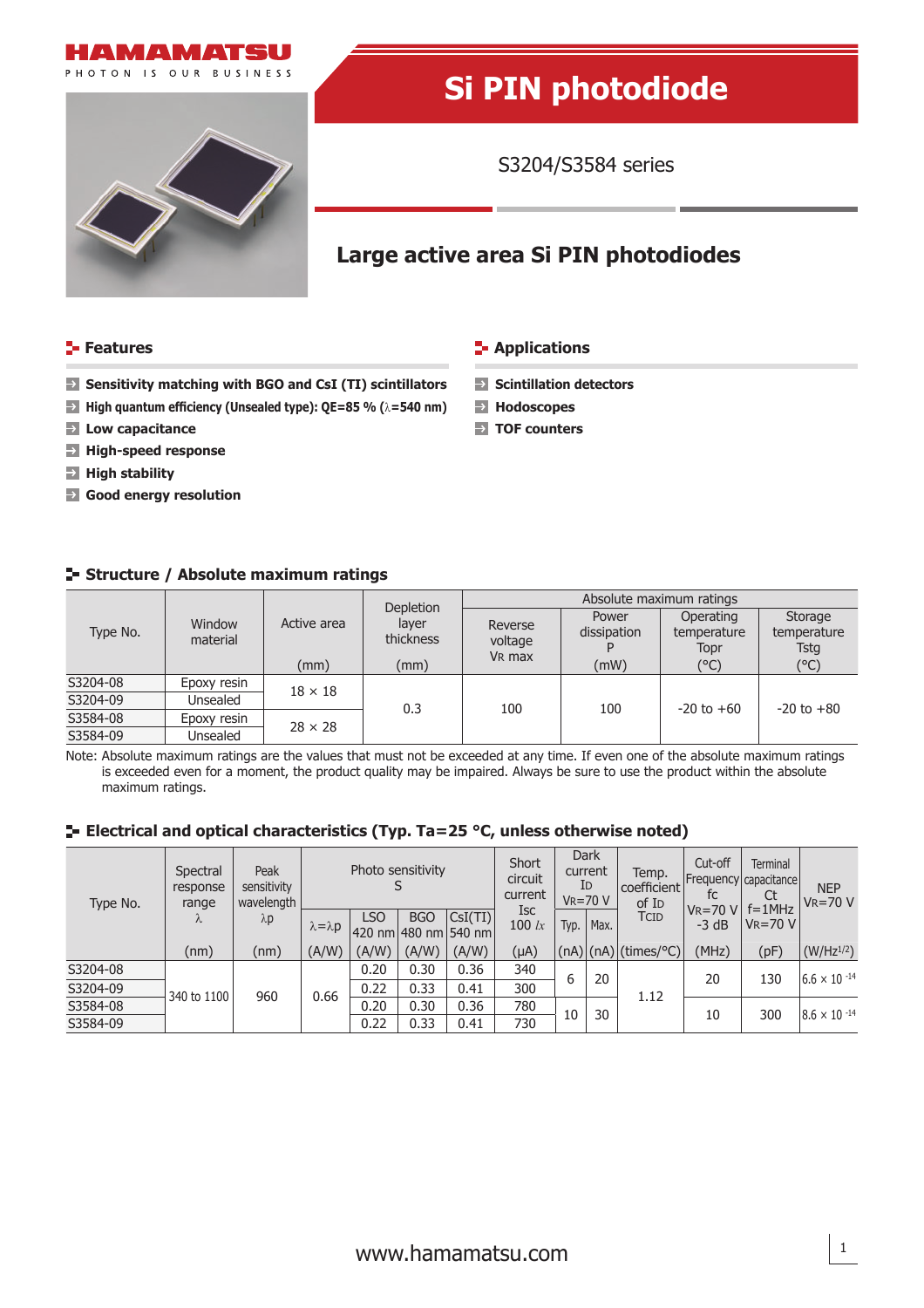



# **Photo sensitivity temperature characteristic Providence T- Dark current vs. reverse voltage**





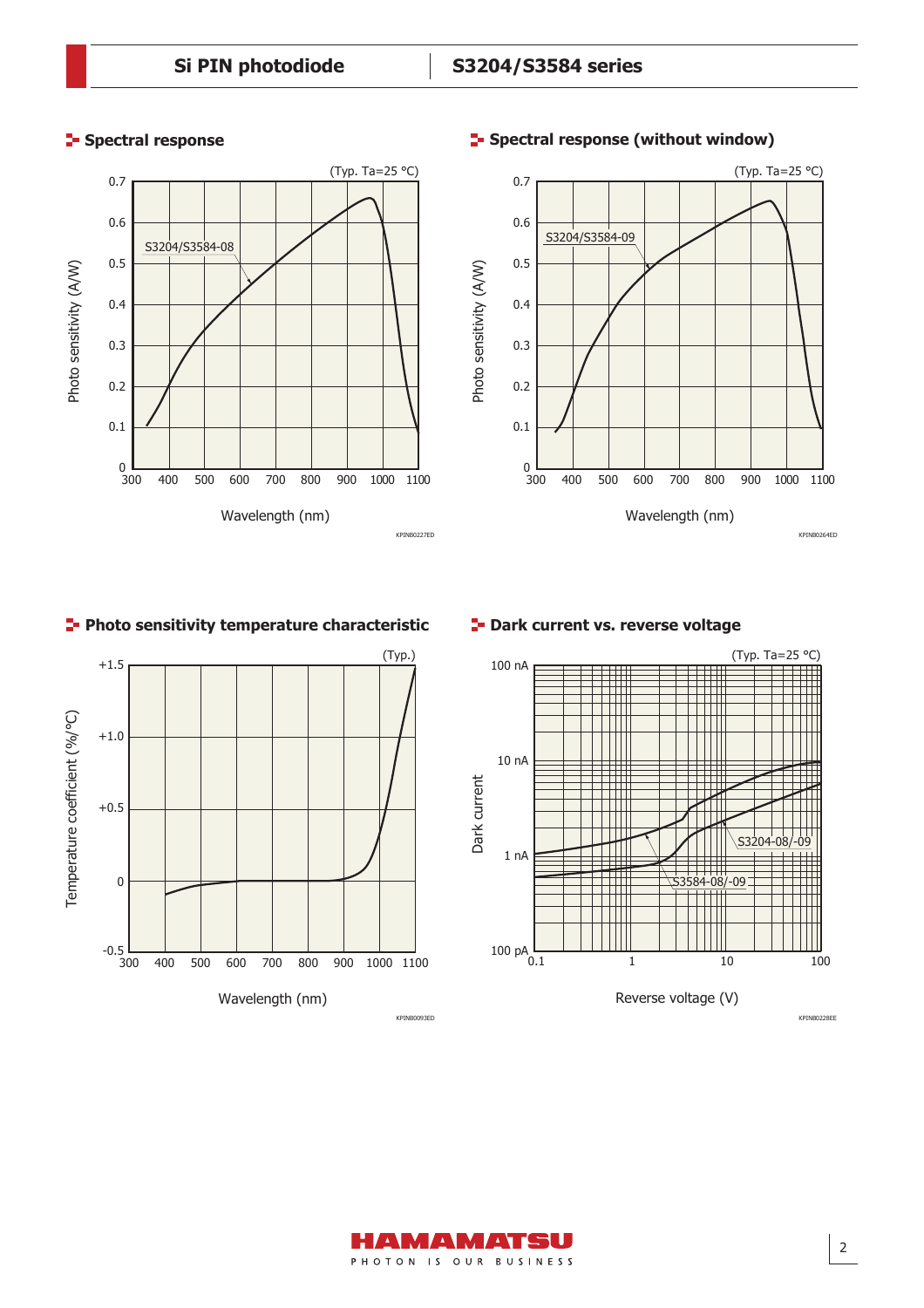

# **Terminal capacitance vs. reverse voltage**

KPINB0230EE

# **P** Dimensional outline (unit: mm)